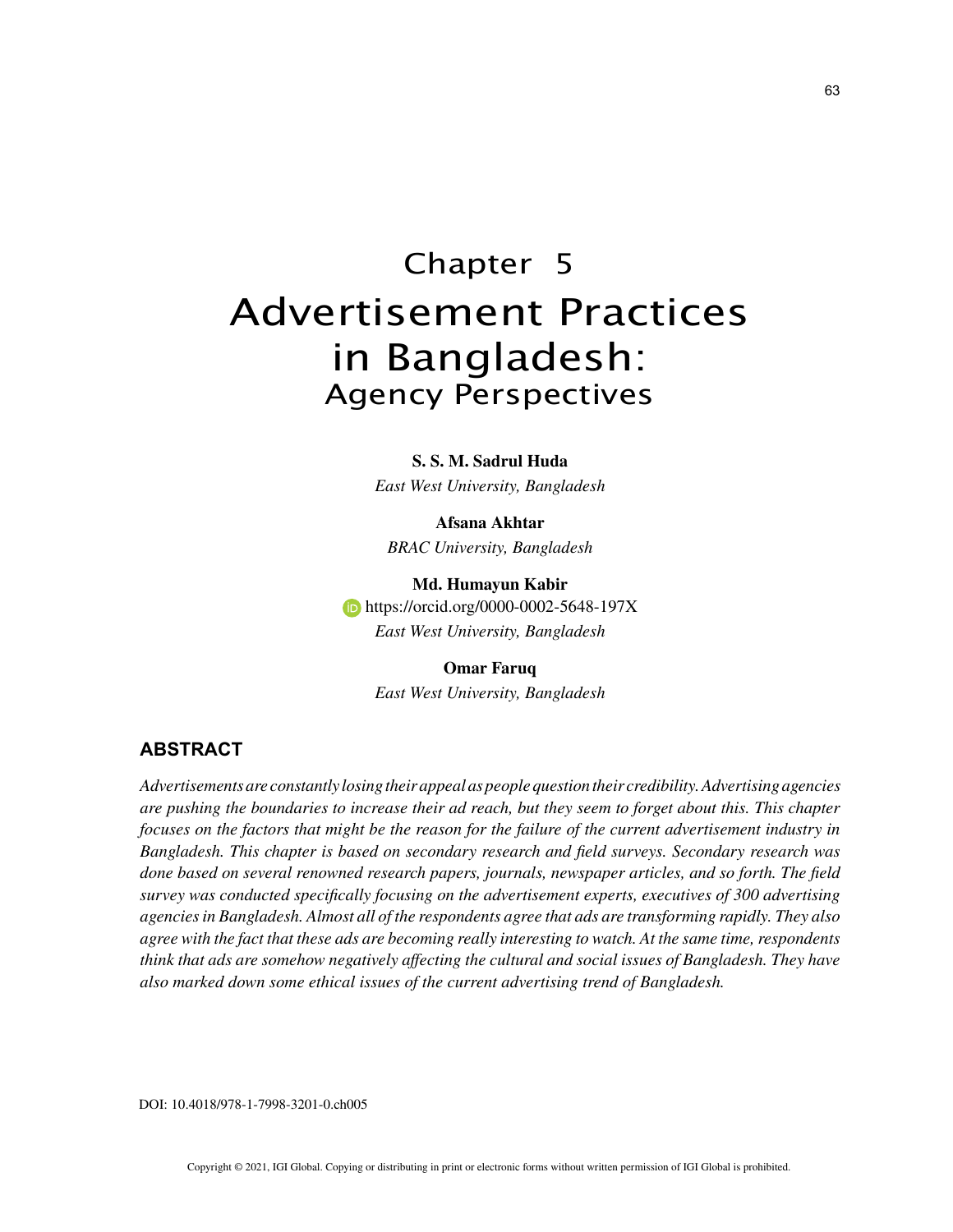## **INTRODUCTION**

In modern marketing, advertising is the most effective tool of conveying the marketer's message to the present and potential customers. The scope of products and services has been increased widely to satisfy the varied needs of the people. Advertisements play a great role in the middle of the goods and services and the satisfaction level of the customers. An effective advertisement has a direct impact on making marketer's sales efforts profitable. Advertising stimulates the inner needs of consumers and is considered as an integral part and parcel of all business and industrial organizations (Rahman, 1974).

Indeed, "advertisement appeared a long time ago. Its existence in prehistoric times is confirmed, for example, by an Egyptian papyrus with the information of the upcoming sale of a slave. Advertising in those days was presented by written or oral announcement touting a particular product or service. The oral advertising was spread by some sort of barker. Besides papyrus scrolls and wax boards, the written advertising was embodied in inscriptions on roadside rocks, as well as on buildings. As nowadays, there was a promotion of almost everything - olive oil and amphorae to keep the oil, oxen, horses and other livestock, tools, and weapons" (Feofanov, 2004).

The needs and the wants of the individuals has increased with the gradual development of the economy and, the essence of the advertising is felt more with wide expansion of the market.

The term advertising has extensive coverage. It covers the man who cries loudly and sells 'Battrish Vaza', 'Austobrozo Tooth Powder', or Rub of Dhal & Co. and the widespread advertising through the daily newspapers, weekly and monthly journals, signboards in train, bus, railway station, street and also on the cover of the matches (Gosh, 1950).

The American Marketing Association defined advertising as "any paid form of non-persona; presentation and promotion of goods, services and ideas, by an identified sponsor" (Sandage and Fryberger, 1948). Advertising is the technique of the skill of creating and placing advertisements effectively. It is a technique of communication for influencing human behavior (Rubin, 1966).

The main objective of the current chapter is to explore the views of one of three stakeholders of the advertising industry i.e., advertising agency regarding the different aspects of advertisement practices prevailing in the country.

## **BACKGROUND**

Advertisement is unidirectional and paid form of communication that is used to circulate the product or services information (Wells et al., 2007). Since World War II, it has become a traditionally high-profile management function (Fraedrich et al., 1989; Tansey & Hyman, 1993). The primary focus of the advertisement is to heighten business profitability. Therefore, companies do not even hesitate to ignore many social aspects while designing an advertisement campaign (Bari & Abbas, 2011). In contemporary marketing practices, advertisement refers to create a demand for a specific product in the mind of the consumers so that they feel to have the product in their possession, whether they need that product or not (Singh, 1998). Advertisements try to establish a thought that, the certain product will make their life better, happier, and more successful (Frolova, 2014).

Akhtar et al. (2011) assumed that, in today's competitive era, the success of any organization depends on the strength of its advertising strategy, at least up to a certain extent. It is also the same reason for both local and multinational companies to investment on advertisement (Bari& Abbas, 2011). Advertisement